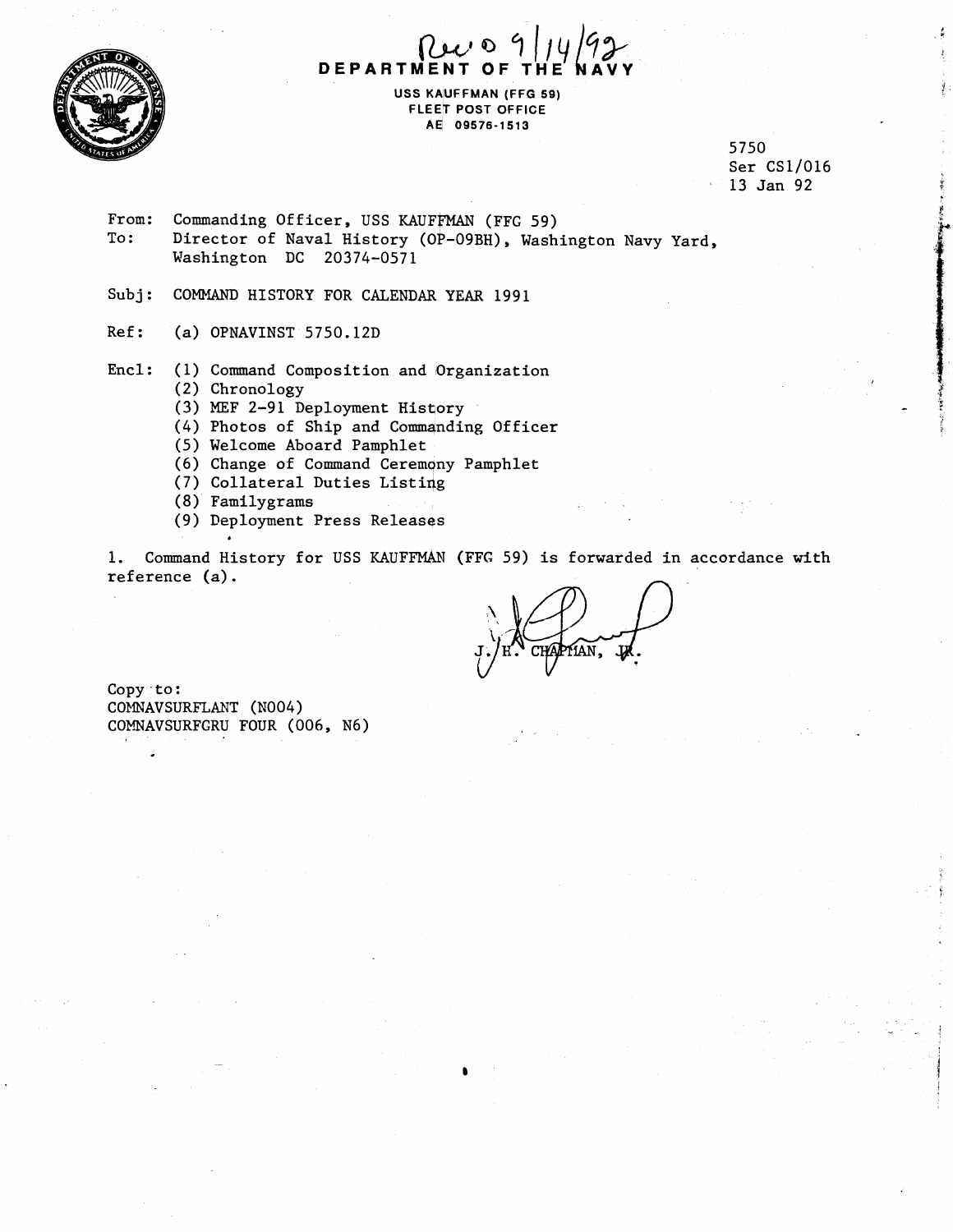## **COMMAND COMPO8ITION and ORGANIZATION**

### **MISSION:**

**The mission of the FFG-7 class ship is to provide local area protection to underway replenjshment groups, amphibious groups, and other military shipping agqinst subsurface, air, and surface threats, as well as anti-air warfare (AAW), anti-surface warfare**  (ASUW), and anti-submarine warfare (ASW) self defense. FFG-7 class **ships can also contribute to Carrier Battle Group (CVBG), Battleship Battle Group (BBBG), or Surface Action Group (SAG) defense. The addition of the SQQ-89 system to flight four FFG-7 ships, like the KAUFFMAN, gives her front line capability against the most advanced submarines in the world.** 

#### **ORGANIZATIONAL STRUCTURE:**

|                                                | Immediate Senior Command -- Commander Naval Surface Group<br>Four                                   |
|------------------------------------------------|-----------------------------------------------------------------------------------------------------|
|                                                | Commanding Officer ----+--- CDR Ronald C. Bogle (Jan-Apr)<br>CDR James H. Chapman Jr. (Apr-<br>Dec) |
| Executive Officer -----+--- LCDR Gary G. Starr |                                                                                                     |
| Combat Systems Officer ----                    | (Jan-Dec)<br>LCDR<br>(Dec)<br>LT I                                                                  |
| Operations Officer --------                    | (Jan-Sep)<br><b>LCDR</b><br>(Sep-Dec)<br><b>LTI</b>                                                 |
| Chief Engineer ------------                    | LTI                                                                                                 |
| Supply Officer ------------                    | Jan-Apr)<br><b>LT</b>                                                                               |
|                                                | (Apr-Dec)<br>LT                                                                                     |
| Home Port -----------------                    | Newport, RI                                                                                         |
|                                                | Aircraft Assigned -------- HSL-46, DET-1 (CUTLASS 462, 465)                                         |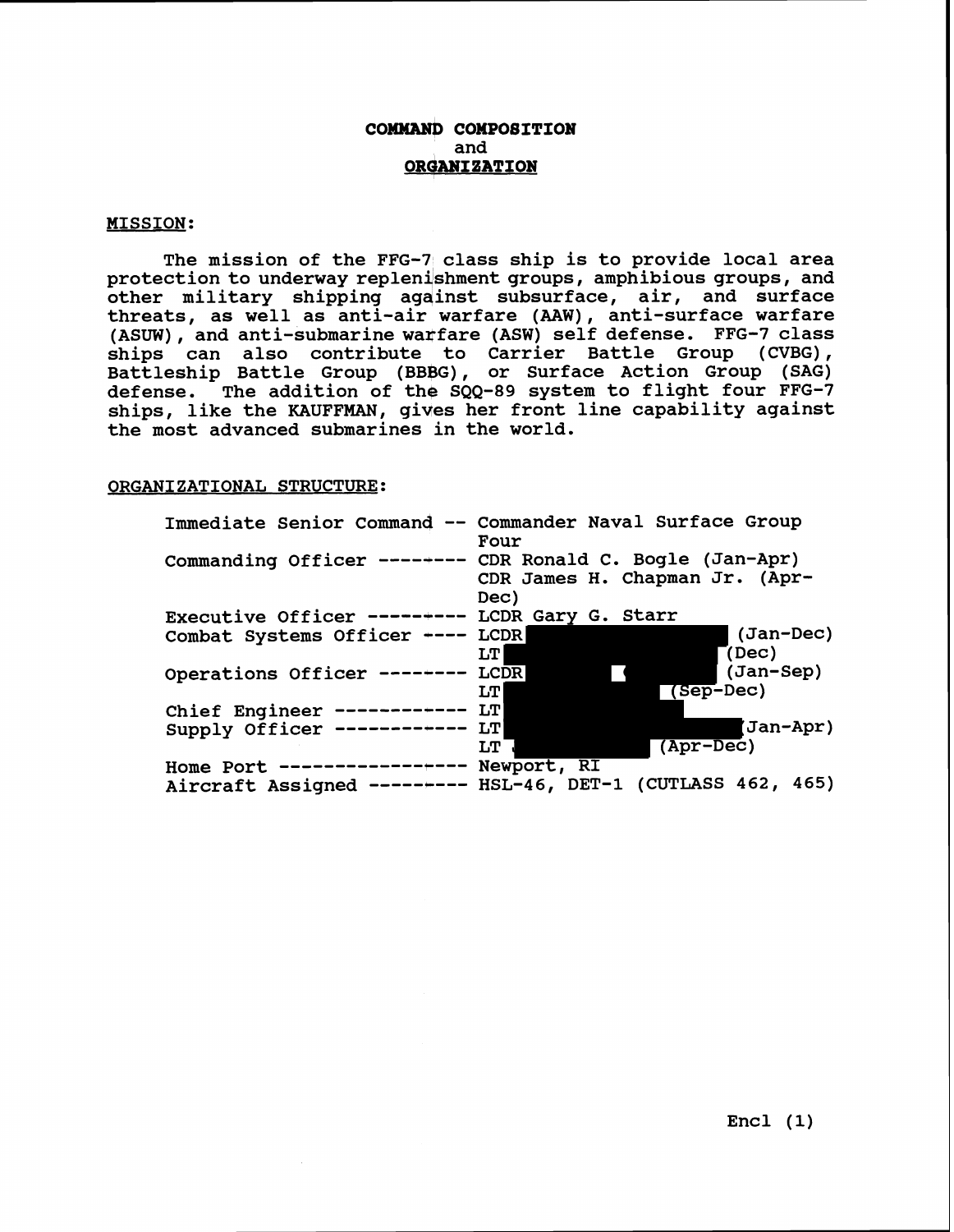# USS KAUFFMAN (FFG 59) **ORGANIZATION**

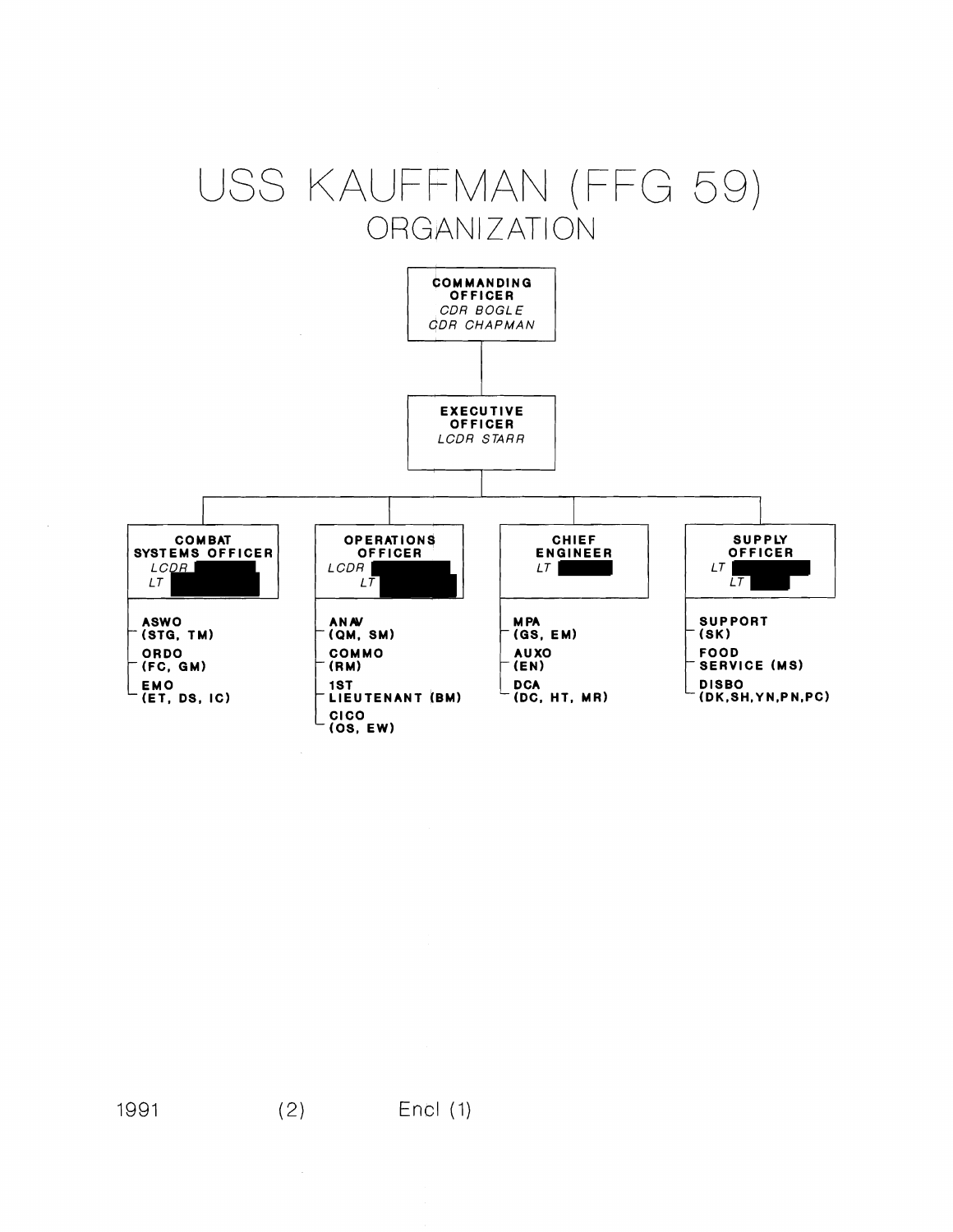## **1991**  *CHiWNOLOGY*  **USS** *KAUPFMAN* **(FFG 59)**

| 01 JAN-16 FEB NEWPORT, RI                        |                                                                                                                                                                   |
|--------------------------------------------------|-------------------------------------------------------------------------------------------------------------------------------------------------------------------|
| 07-11 JAN CSRR PHASE-I                           |                                                                                                                                                                   |
| 07-10 JAN ASRR                                   |                                                                                                                                                                   |
|                                                  |                                                                                                                                                                   |
|                                                  | 14-18 JAN PRE-MEF 20B5 TRAINING<br>14 JAN-08 FEB IMAV-5                                                                                                           |
|                                                  | 28-30 JAN COMMAND INSPECTION<br>16-18 FEB U/W ENR CHARLESTON, SC                                                                                                  |
|                                                  |                                                                                                                                                                   |
| 18 FEB-07 MAR CHARLESTON, SC                     |                                                                                                                                                                   |
| 19 FEB-01 MAR CSRR PHASE-II                      |                                                                                                                                                                   |
|                                                  | 05 MAR BERTH SHIFT TO NWS CHARLESTON, SC - AMMO LOAD<br>ADJUST                                                                                                    |
|                                                  |                                                                                                                                                                   |
|                                                  | 07-08 MAR<br>U/W ENR NASSAU, BAHAMAS<br>EMBARK HSL-46 DET 1, CUTLASS 464, 466<br>08-11 MAR<br>11-23 MAR<br>U/W MEFEX-TCCT 2-91, PROA<br>U/W MEFEX-TCCT 2-91, PROA |
|                                                  |                                                                                                                                                                   |
|                                                  |                                                                                                                                                                   |
|                                                  |                                                                                                                                                                   |
|                                                  |                                                                                                                                                                   |
|                                                  | 15 MAR MISSILEX AAW-11/18-SF<br>16 MAR EMBARK PCO - CDR CHAPMAN                                                                                                   |
| 17 MAR TORPEX                                    |                                                                                                                                                                   |
|                                                  | 22 MAR NWS EARLE, NJ - AMMO LOAD ADJUST<br>22-23 MAR CSA                                                                                                          |
|                                                  |                                                                                                                                                                   |
|                                                  | 23 MAR-25 APR NEWPORT, RI - POM, DEBARK HSL-46 DET 1,<br>CUTLASS 464, 466                                                                                         |
|                                                  |                                                                                                                                                                   |
|                                                  | 25 MAR COMNAVSURFLANT VISIT - VADM REASON                                                                                                                         |
|                                                  | 05 APR CHANGE OF COMMAND - CDR CHAPMAN RELIEVED                                                                                                                   |
|                                                  | <b>CDR BOGLE</b>                                                                                                                                                  |
|                                                  | 25 APR EMBARK HSL-46 DET 1, CUTLASS 462, 465                                                                                                                      |
| 26 APR-26 OCT DEPLOY MEF 2-91                    |                                                                                                                                                                   |
|                                                  |                                                                                                                                                                   |
|                                                  |                                                                                                                                                                   |
|                                                  | 26 APR-06 MAY TRANSIT ATLANTIC OCEAN<br>04 MAY BSF PONTA DELGADA, AZORES<br>06-18 MAY TRANSIT MEDITERRANEAN SEA                                                   |
|                                                  |                                                                                                                                                                   |
|                                                  |                                                                                                                                                                   |
|                                                  | 09-12 MAY PVST PORT MAHON, SPAIN<br>13-17 MAY MED ASW LINE OPERATIONS<br>18 MAY ANCHOR AT PORT SAID<br>18-19 MAY TRANSIT SUEZ CANAL                               |
|                                                  |                                                                                                                                                                   |
| 19-23 MAY TRANSIT RED SEA<br>23 MAY BSF DJIBOUTI |                                                                                                                                                                   |
|                                                  |                                                                                                                                                                   |
|                                                  | 24-30 MAY TRANSIT ARABIAN SEA                                                                                                                                     |
| <b>27-30 MAY</b>                                 | PVST MUSCAT, OMAN                                                                                                                                                 |
| 30-31 MAY                                        | ENROUTE MINA SULMAN, BAHRAIN                                                                                                                                      |
| 01-03 JUN                                        | INPT MINA SULMAN, BAHRAIN - MEF TURNOVER                                                                                                                          |
| 04-14 JUN                                        | PERSIAN GULF OPERATIONS                                                                                                                                           |
| <b>15-18 JUN</b>                                 | PVST ABU DHABI, U.A.E.                                                                                                                                            |
| 18 JUN-13 JUL                                    | PERSIAN GULF OPERATIONS                                                                                                                                           |
| 14-20 JUL                                        | INPT MINA SULMAN, BAHRAIN - MEF TAV                                                                                                                               |
| <b>20 JUL-12 AUG</b>                             | PERSIAN GULF OPERATIONS                                                                                                                                           |
| 13-15 AUG                                        | PVST ABU DHABI, U.A.E.                                                                                                                                            |
| 16-31 AUG                                        | PERSIAN GULF OPERATIONS                                                                                                                                           |